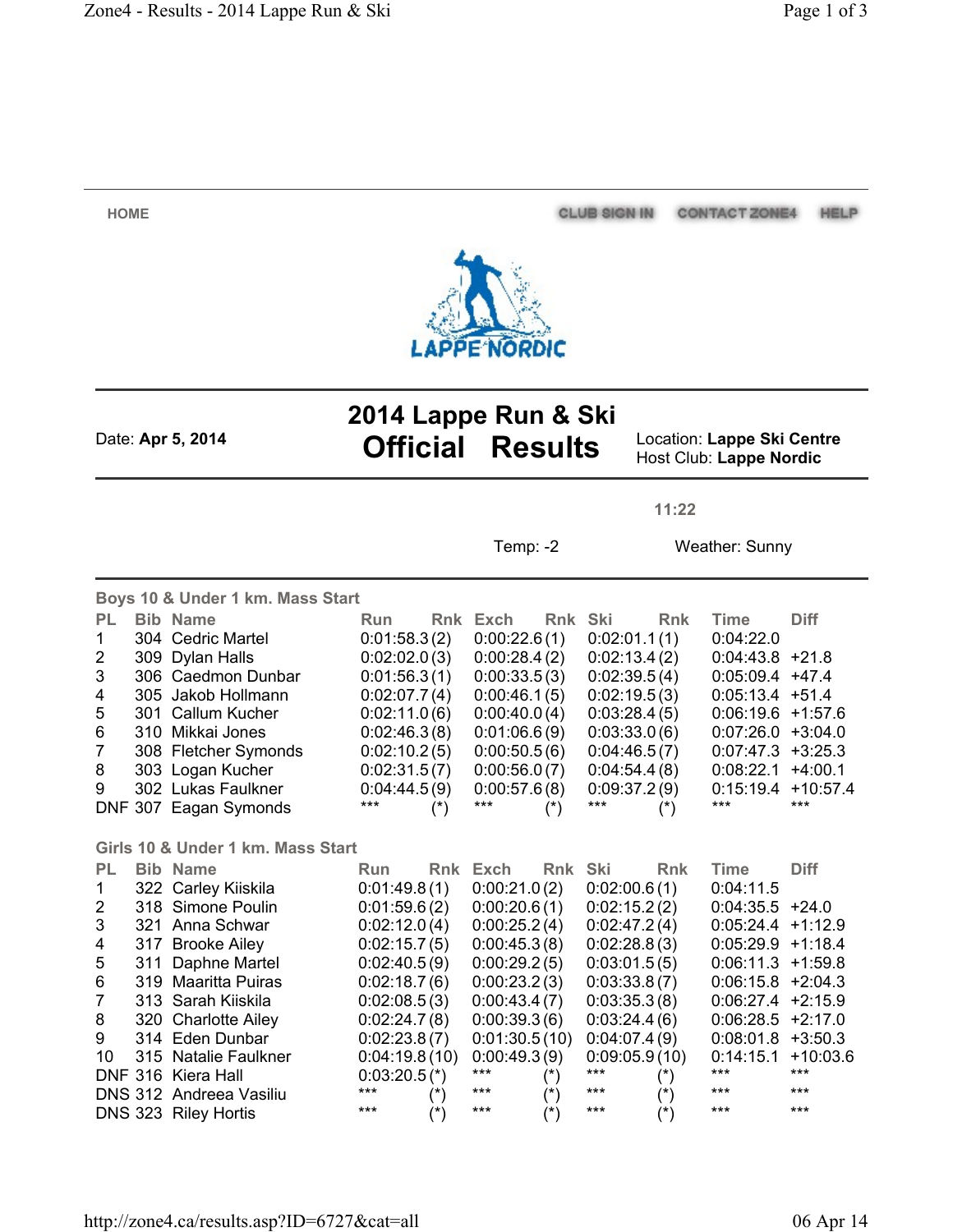|                                      | Boys 13 & Under 2 km. Mass Start |                                              |                                |                                     |                                |                                              |             |  |  |
|--------------------------------------|----------------------------------|----------------------------------------------|--------------------------------|-------------------------------------|--------------------------------|----------------------------------------------|-------------|--|--|
| PL.<br>1                             |                                  | <b>Bib Name</b><br>324 Niklas Harkonen       | Run<br>0:03:48.8(2)            | Rnk Ski<br>Rnk Exch<br>0:00:54.3(1) | <b>Rnk</b><br>0:04:14.5(2)     | <b>Time</b><br>0:08:57.7                     | <b>Diff</b> |  |  |
| $\overline{2}$                       |                                  | 327 Travis Halls                             | 0:03:44.0(1)                   | 0:01:23.2(2)                        | 0:04:11.7(1)                   | $0.09:18.9$ +21.2<br>0:10:54.4               | $+1:56.7$   |  |  |
| 3<br>4                               |                                  | 325 Edwynn Schwar<br>326 Lukas Hortis        | 0:04:17.6(3)<br>0:04:23.9(4)   | 0:01:27.3(4)<br>0:01:24.9(3)        | 0:05:09.3(3)<br>0:05:58.2(4)   | $0:11:47.0 +2:49.3$                          |             |  |  |
|                                      |                                  |                                              |                                |                                     |                                |                                              |             |  |  |
|                                      |                                  | Girls 13 & Under 2 km. Mass Start            |                                |                                     |                                |                                              |             |  |  |
| <b>PL</b>                            |                                  | <b>Bib Name</b>                              | <b>Run</b>                     | Rnk Exch<br>Rnk                     | <b>Ski</b><br>Rnk              | <b>Time</b>                                  | <b>Diff</b> |  |  |
| 1                                    |                                  | 330 Tessa Schwar                             | 0:04:21.6(2)                   | 0:00:51.5(2)                        | 0:04:43.4(1)                   | 0:09:56.7                                    |             |  |  |
| $\overline{2}$                       |                                  | 328 Ashley Hortis                            | 0.04:02.3(1)                   | 0:00:48.5(1)                        | 0:05:31.0(2)                   | $0:10:21.9$ +25.2                            |             |  |  |
| 3                                    |                                  | 329 Madi Fabiano                             | 0.04:28.2(3)                   | 0:01:56.8(3)                        | 0:06:36.4(3)                   | $0:13:01.4$ +3:04.7                          |             |  |  |
|                                      |                                  | Boys 14 & 15 5 km. Mass Start                |                                |                                     |                                |                                              |             |  |  |
| <b>PL</b>                            |                                  | <b>Bib Name</b>                              | <b>Run</b>                     | Rnk Exch<br>Rnk                     | Ski<br>Rnk                     | <b>Time</b>                                  | <b>Diff</b> |  |  |
| 1                                    |                                  | 332 Tobias Quinn                             | 0:09:38.3(1)                   | 0:00:53.9(2)                        | 0:09:19.1(1)                   | 0:19:51.4                                    |             |  |  |
| 2                                    |                                  | 331 Frederick Serratore                      | 0:09:45.0(3)                   | 0:00:50.2(1)                        | 0:10:04.4(2)                   | $0:20:39.7$ +48.3                            |             |  |  |
| 3                                    |                                  | 333 Kai Meekis                               | 0:09:41.0(2)                   | 0:01:02.7(3)                        | 0:10:32.5(3)                   | $0:21:16.4$ +1:25.0                          |             |  |  |
|                                      |                                  | Open Women 5 km. Mass Start                  |                                |                                     |                                |                                              |             |  |  |
| PL.                                  |                                  | <b>Bib Name</b>                              | <b>Run</b>                     | Rnk Exch<br>Rnk Ski                 | <b>Rnk</b>                     | <b>Time</b>                                  | <b>Diff</b> |  |  |
| 1                                    |                                  | 334 Alannah MacLean                          | 0:09:45.6(1)                   | 0:00:59.3(7)                        | 0:09:15.2(1)                   | 0:20:00.2                                    |             |  |  |
| $\overline{2}$                       |                                  | 346 Erin Tribe                               | 0:09:54.3(3)                   | 0:00:59.4(8)                        | 0:09:15.8(2)                   | $0:20:09.6$ +9.4                             |             |  |  |
| 3<br>4                               |                                  | 345 Daphne Haggarty<br>343 Jennifer Jackson  | 0:09:55.3(4)<br>0:09:53.8(2)   | 0:00:39.2(1)<br>0:00:49.0(4)        | 0:10:00.5(5)<br>0:09:55.0(4)   | 0:20:35.1<br>$0:20:37.9$ +37.7               | $+34.9$     |  |  |
| 5                                    |                                  | 341 Moira Haggarty                           | 0:10:36.4(6)                   | 0:00:54.4(5)                        | 0:10:08.2(7)                   | 0:21:39.1                                    | $+1:38.9$   |  |  |
| 6                                    |                                  | 337 Sadie White                              | 0:11:26.0(10)                  | 0:00:42.2(2)                        | 0:09:41.6(3)                   | $0:21:50.0 +1:49.8$                          |             |  |  |
| $\overline{7}$                       |                                  | 335 Katherine Hall                           | 0:10:54.9(7)                   | 0:00:55.3(6)                        | 0:10:17.7(8)                   | $0:22:08.0 + 2:07.8$                         |             |  |  |
| 8                                    |                                  | 336 Sarah Peters                             | 0:10:55.8(8)                   | 0:01:15.4(13)                       | 0:10:03.7(6)                   | $0:22:15.0 +2:14.8$                          |             |  |  |
| 9                                    |                                  | 342 Camille Hamm                             | 0:10:35.8(5)                   | 0:01:01.5(10)                       | 0:11:32.1(11)                  | $0:23:09.4$ +3:09.2                          |             |  |  |
| 10<br>11                             |                                  | 338 Laura Inkila<br>339 Jodi Hall            | 0:11:46.1(11)<br>0:12:03.5(12) | 0:00:48.1(3)<br>0.01:06.3(12)       | 0:11:10.5(10)<br>0:10:36.9(9)  | $0:23:44.8$ +3.44.6<br>$0:23:46.8$ +3:46.6   |             |  |  |
| 12                                   |                                  | 340 Mia Serratore                            | 0:11:13.0(9)                   | 0:01:00.0(9)                        | 0:11:42.4(12)                  | $0:23:55.4$ +3:55.2                          |             |  |  |
| 13                                   |                                  | 344 Rena Viehbeck                            | 0:15:31.2(13)                  | 0:01:05.9(11)                       | 0:14:46.8(13)                  | $0:31:24.0 +11:23.8$                         |             |  |  |
| Master Women 40-59 5 km, Mass Start  |                                  |                                              |                                |                                     |                                |                                              |             |  |  |
| <b>PL</b>                            |                                  | <b>Bib Name</b>                              | Run<br><b>Rnk</b>              | Exch<br><b>Rnk</b>                  | Ski<br><b>Rnk</b>              | <b>Time</b>                                  | <b>Diff</b> |  |  |
| $\mathbf 1$                          |                                  | 348 Marilyn Ailey                            | 0:11:43.8(2)                   | 0:01:14.4(1)                        | 0:10:54.0(1)                   | 0:23:52.3                                    |             |  |  |
| $\overline{2}$                       |                                  | 347 Fiona McKenna                            | 0:11:45.0(3)                   | 0:01:02.2(1)                        | 0:11:05.8(2)                   | 0:23:53.1                                    | $+0.8$      |  |  |
| 3                                    |                                  | 353 Nancy White                              | 0:11:36.4(1)                   | 0:01:25.7(2)                        | 0:13:02.1(4)                   | $0:26:04.3 +2:12.0$                          |             |  |  |
| 4                                    |                                  | 352 Judy Hall                                | 0:13:44.7(4)                   | 0:01:25.8(3)                        | 0:12:19.6(2)                   | $0.27.30.2 +3.37.9$                          |             |  |  |
| 5                                    |                                  | 351 Diane Scocchia                           | 0:13:12.8(3)                   | 0:02:11.0(5)                        | 0:12:41.9(3)                   | $0:28:05.7$ +4:13.4                          |             |  |  |
| 6<br>$\overline{7}$                  |                                  | 350 Lori Ruberto<br>349 Lynn Crookham        | 0:15:28.7(5)<br>0:15:29.6(6)   | 0:02:12.3(6)<br>0:02:09.4(4)        | 0:18:25.9(5)<br>0:18:30.4(6)   | $0:36:06.9$ +12:14.6<br>$0:36:09.5$ +12:17.2 |             |  |  |
|                                      |                                  |                                              |                                |                                     |                                |                                              |             |  |  |
| Masters Men 40 - 59 5 km. Mass Start |                                  |                                              |                                |                                     |                                |                                              |             |  |  |
| <b>PL</b>                            |                                  | <b>Bib Name</b>                              | Run                            | Rnk Exch                            | Rnk Ski<br><b>Rnk</b>          | <b>Time</b>                                  | <b>Diff</b> |  |  |
| 1                                    |                                  | 356 Paul Inkila                              | 0:10:04.6(1)                   | 0:00:46.8(1)                        | 0:09:28.5(1)                   | 0:20:20.0                                    |             |  |  |
| 2<br>3                               |                                  | 355 Brian Campbell<br>354 Christian Hollmann | 0:12:15.5(3)<br>0:11:57.5(2)   | 0:01:05.3(2)<br>0:01:25.4(3)        | 0:11:17.6(2)<br>0:12:10.7(3)   | $0:24:38.5$ +4:18.5<br>$0:25:33.7$ +5:13.7   |             |  |  |
|                                      |                                  |                                              |                                |                                     |                                |                                              |             |  |  |
| Open Men 10 km. Mass Start           |                                  |                                              |                                |                                     |                                |                                              |             |  |  |
| <b>PL</b>                            |                                  | <b>Bib Name</b>                              | Run                            | Rnk Exch                            | Rnk Ski<br><b>Rnk</b>          | <b>Time</b>                                  | <b>Diff</b> |  |  |
| 1.                                   |                                  | 362 Scott Hill                               | 0:17:50.1(1)                   |                                     | $0.00:59.1(11)$ $0.16:13.0(1)$ | 0:35:02.4                                    |             |  |  |